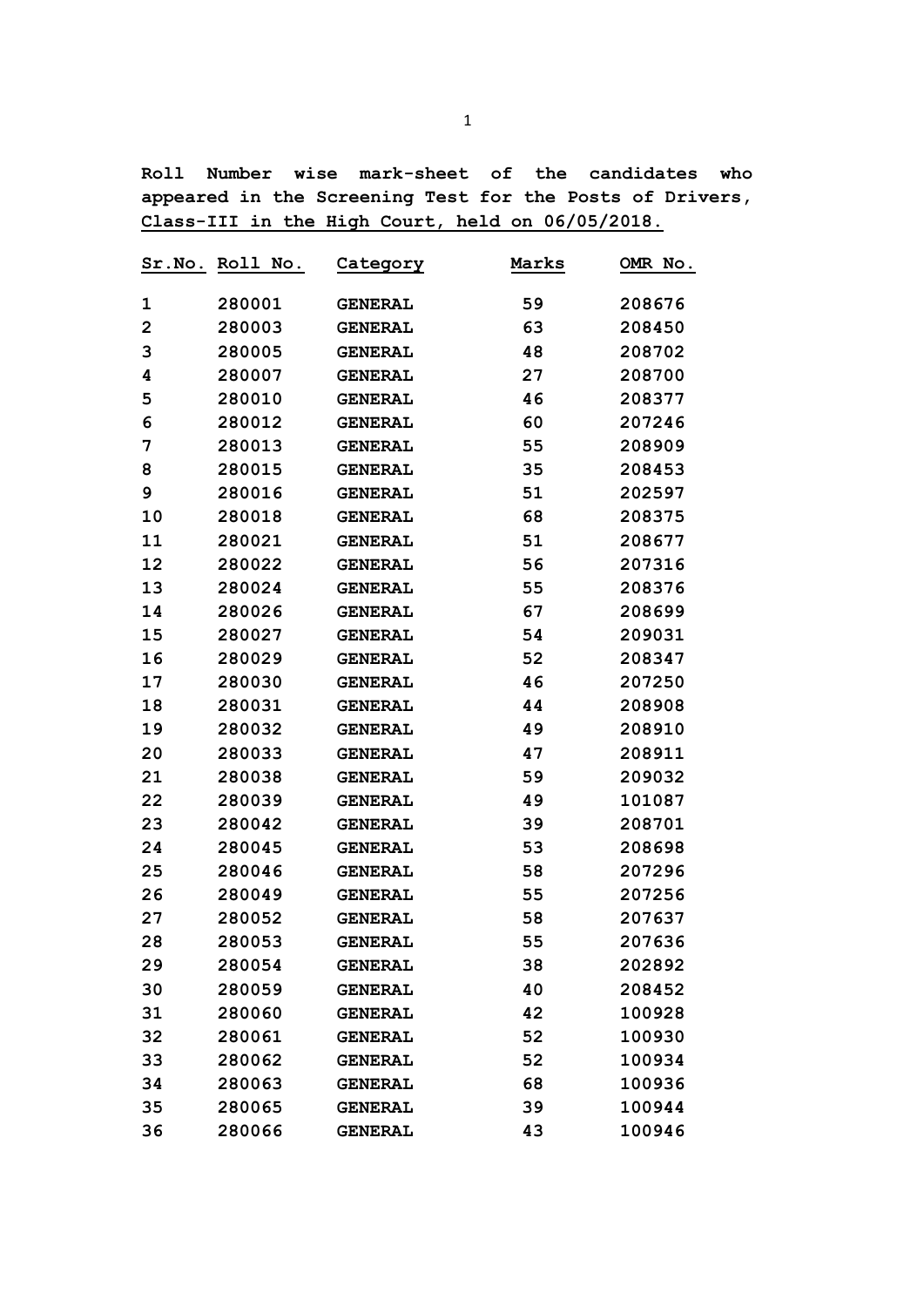| Sr.No. | <b>Roll</b><br>No. | C <u>ategory</u> | Marks | OMR No. |
|--------|--------------------|------------------|-------|---------|
|        |                    |                  |       |         |
| 37     | 280067             | <b>GENERAL</b>   | 48    | 100877  |
| 38     | 280068             | <b>GENERAL</b>   | 49    | 100881  |
| 39     | 280069             | <b>GENERAL</b>   | 56    | 100892  |
| 40     | 280071             | <b>GENERAL</b>   | 47    | 203416  |
| 41     | 280072             | <b>GENERAL</b>   | 43    | 209059  |
| 42     | 280073             | <b>GENERAL</b>   | 48    | 203400  |
| 43     | 280074             | <b>GENERAL</b>   | 55    | 203395  |
| 44     | 280075             | <b>GENERAL</b>   | 51    | 203422  |
| 45     | 280076             | <b>GENERAL</b>   | 48    | 203436  |
| 46     | 280080             | <b>GENERAL</b>   | 54    | 209069  |
| 47     | 280082             | <b>GENERAL</b>   | 20    | 470157  |
| 48     | 280086             | <b>GENERAL</b>   | 42    | 470167  |
| 49     | 280088             | <b>GENERAL</b>   | 29    | 203232  |
| 50     | 280089             | <b>GENERAL</b>   | 56    | 470189  |
| 51     | 280092             | <b>GENERAL</b>   | 52    | 203305  |
| 52     | 280093             | <b>GENERAL</b>   | 46    | 203446  |
| 53     | 280094             | <b>GENERAL</b>   | 50    | 203292  |
| 54     | 280098             | <b>GENERAL</b>   | 41    | 203320  |
| 55     | 280099             | <b>GENERAL</b>   | 56    | 203335  |
| 56     | 280100             | <b>GENERAL</b>   | 66    | 203342  |
| 57     | 280101             | <b>GENERAL</b>   | 49    | 203277  |
| 58     | 280102             | <b>GENERAL</b>   | 36    | 203284  |
| 59     | 280103             | <b>GENERAL</b>   | 43    | 203278  |
| 60     | 280104             | <b>GENERAL</b>   | 39    | 473101  |
| 61     | 280107             | <b>GENERAL</b>   | 55    | 203273  |
| 62     | 280108             | <b>GENERAL</b>   | 52    | 203279  |
| 63     | 280111             | <b>GENERAL</b>   | 38    | 209023  |
| 64     | 280113             | <b>GENERAL</b>   | 46    | 209070  |
| 65     | 280114             | <b>GENERAL</b>   | 41    | 209024  |
| 66     | 280115             | <b>GENERAL</b>   | 45    | 203311  |
| 67     | 280117             | <b>GENERAL</b>   | 61    | 209052  |
| 68     | 280120             | <b>GENERAL</b>   | 47    | 203275  |
| 69     | 280122             | <b>GENERAL</b>   | 54    | 203282  |
| 70     | 280123             | <b>GENERAL</b>   | 56    | 203269  |
| 71     | 280125             | <b>GENERAL</b>   | 55    | 203270  |
| 72     | 280126             | <b>GENERAL</b>   | 63    | 203274  |
| 73     | 280131             | <b>GENERAL</b>   | 51    | 209022  |
| 74     | 280133             | <b>GENERAL</b>   | 49    | 203243  |
| 75     | 280136             | <b>GENERAL</b>   | 44    | 202980  |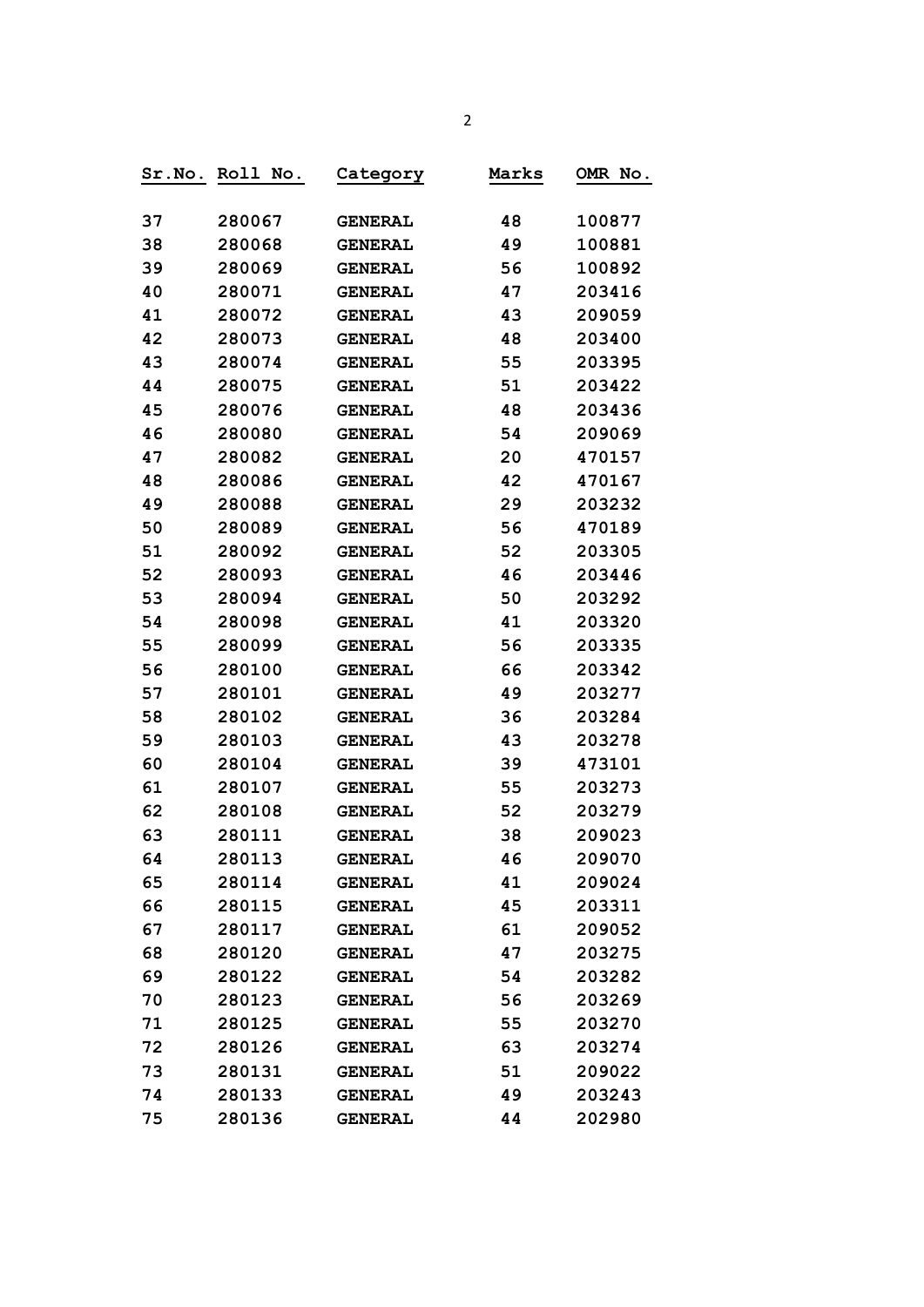|     | Sr.No. Roll No. | Category            | Marks | OMR No. |
|-----|-----------------|---------------------|-------|---------|
|     |                 |                     |       |         |
| 76  | 280141          | <b>GENERAL</b>      | 49    | 473111  |
| 77  | 280142          | <b>GENERAL</b>      | 67    | 101090  |
| 78  | 280143          | <b>GENERAL</b>      | 55    | 473114  |
| 79  | 280145          | <b>GENERAL</b>      | 49    | 202974  |
| 80  | 280148          | <b>GENERAL</b>      | 46    | 202972  |
| 81  | 280149          | <b>GENERAL</b>      | 64    | 209026  |
| 82  | 280150          | <b>GENERAL</b>      | 58    | 202971  |
| 83  | 280151          | <b>GENERAL</b>      | 55    | 209030  |
| 84  | 280152          | <b>GENERAL</b>      | 42    | 203703  |
| 85  | 280154          | <b>GENERAL</b>      | 67    | 208367  |
| 86  | 280157          | <b>GENERAL</b>      | 53    | 208352  |
| 87  | 280159          | <b>GENERAL</b>      | 48    | 208351  |
| 88  | 280160          | <b>GENERAL</b>      | 69    | 208350  |
| 89  | 280161          | <b>GENERAL</b>      | 57    | 101091  |
| 90  | 280162          | <b>GENERAL</b>      | 46    | 203367  |
| 91  | 280163          | <b>GENERAL</b>      | 47    | 208428  |
| 92  | 280164          | <b>GENERAL</b>      | 25    | 203365  |
| 93  | 280165          | <b>SCHED. TRIBE</b> | 55    | 203193  |
| 94  | 280166          | <b>GENERAL</b>      | 53    | 203208  |
| 95  | 280168          | <b>GENERAL</b>      | 36    | 202968  |
| 96  | 280169          | <b>GENERAL</b>      | 41    | 100710  |
| 97  | 280170          | <b>GENERAL</b>      | 58    | 208369  |
| 98  | 280173          | <b>GENERAL</b>      | 55    | 208366  |
| 99  | 280174          | <b>GENERAL</b>      | 53    | 208365  |
| 100 | 280175          | <b>GENERAL</b>      | 46    | 208353  |
| 101 | 280180          | <b>GENERAL</b>      | 52    | 208348  |
| 102 | 280181          | <b>SCHED. TRIBE</b> | 55    | 208391  |
| 103 | 280182          | <b>GENERAL</b>      | 53    | 208371  |
| 104 | 280183          | <b>GENERAL</b>      | 51    | 208372  |
| 105 | 280184          | <b>GENERAL</b>      | 61    | 105277  |
| 106 | 280185          | <b>GENERAL</b>      | 37    | 202999  |
| 107 | 280186          | <b>GENERAL</b>      | 66    | 101107  |
| 108 | 280187          | <b>GENERAL</b>      | 67    | 101106  |
| 109 | 280188          | <b>GENERAL</b>      | 63    | 101104  |
| 110 | 280190          | <b>GENERAL</b>      | 32    | 473173  |
| 111 | 280192          | <b>GENERAL</b>      | 21    | 473172  |
| 112 | 280193          | <b>GENERAL</b>      | 44    | 203227  |
| 113 | 280194          | <b>GENERAL</b>      | 27    | 203203  |
| 114 | 280196          | <b>GENERAL</b>      | 50    | 208370  |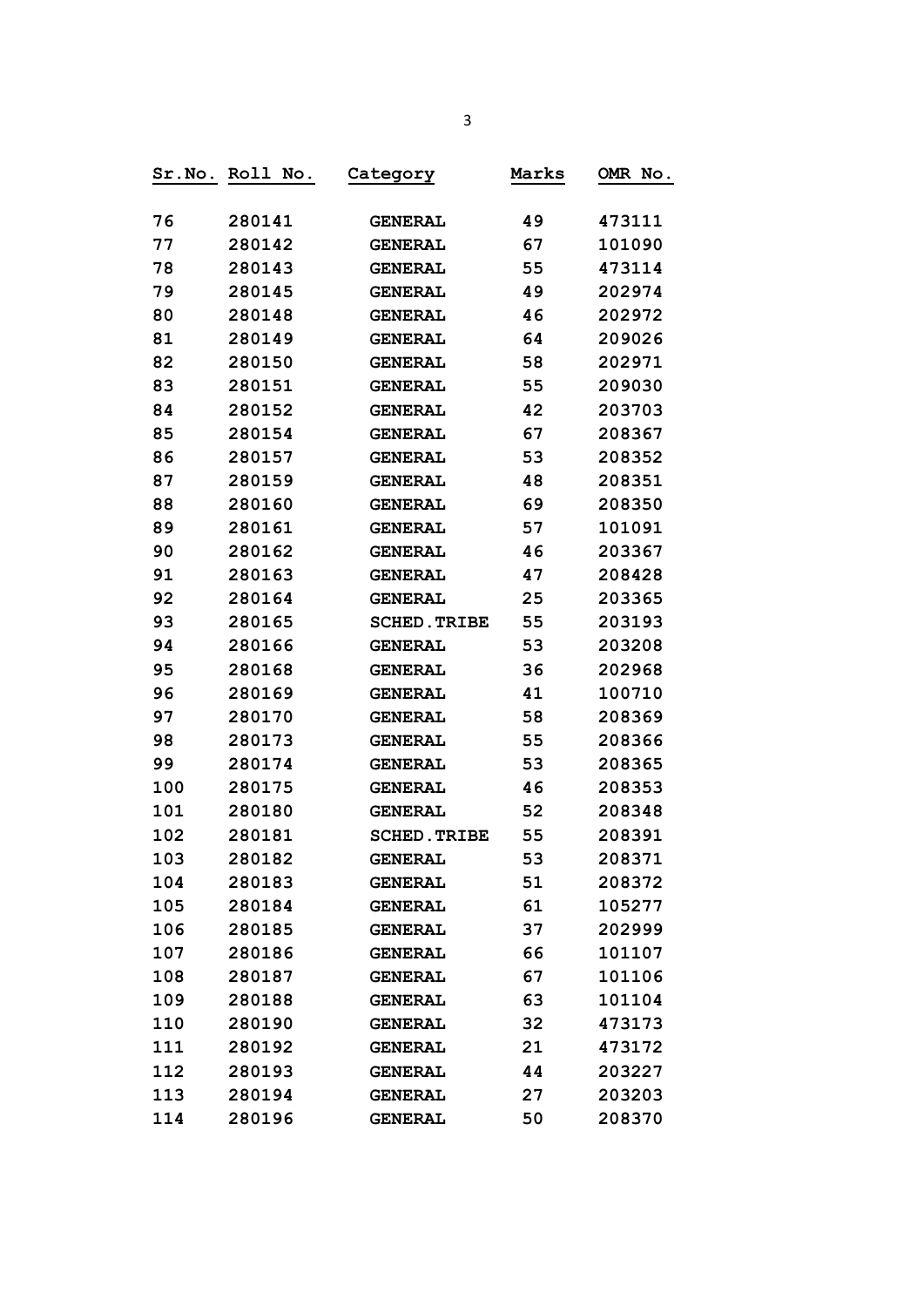| Sr.No. | Roll No. | Category            | Marks | OMR No. |
|--------|----------|---------------------|-------|---------|
| 115    | 280197   | <b>GENERAL</b>      | 51    | 473113  |
| 116    | 280200   | <b>GENERAL</b>      | 44    | 202995  |
| 117    | 280202   | <b>GENERAL</b>      | 56    | 105280  |
| 118    | 280203   | <b>GENERAL</b>      | 58    | 101105  |
| 119    | 280207   | <b>GENERAL</b>      | 47    | 208392  |
| 120    | 280208   | <b>GENERAL</b>      | 63    | 473171  |
| 121    | 280209   | <b>GENERAL</b>      | 48    | 208393  |
| 122    | 280210   | <b>GENERAL</b>      | 62    | 473117  |
| 123    | 280211   | <b>GENERAL</b>      | 41    | 203471  |
| 124    | 280212   | <b>GENERAL</b>      | 33    | 203695  |
| 125    | 280213   | <b>GENERAL</b>      | 52    | 203692  |
| 126    | 280216   | <b>GENERAL</b>      | 51    | 203690  |
| 127    | 280217   | <b>GENERAL</b>      | 55    | 203689  |
| 128    | 280218   | <b>GENERAL</b>      | 49    | 105281  |
| 129    | 280219   | <b>GENERAL</b>      | 46    | 473108  |
| 130    | 280220   | <b>GENERAL</b>      | 47    | 203683  |
| 131    | 280221   | <b>GENERAL</b>      | 37    | 103939  |
| 132    | 280225   | <b>GENERAL</b>      | 68    | 203679  |
| 133    | 280226   | <b>GENERAL</b>      | 64    | 203674  |
| 134    | 280229   | <b>SCHED. TRIBE</b> | 40    | 203370  |
| 135    | 280230   | <b>GENERAL</b>      | 38    | 203476  |
| 136    | 280232   | <b>GENERAL</b>      | 55    | 208319  |
| 137    | 280233   | <b>SCHED. TRIBE</b> | 58    | 208320  |
| 138    | 280234   | <b>GENERAL</b>      | 53    | 203389  |
| 139    | 280235   | <b>GENERAL</b>      | 52    | 203672  |
| 140    | 280237   | <b>GENERAL</b>      | 55    | 203464  |
| 141    | 280238   | <b>GENERAL</b>      | 62    | 203148  |
| 142    | 280239   | <b>GENERAL</b>      | 73    | 203639  |
| 143    | 280240   | <b>GENERAL</b>      | 39    | 203641  |
| 144    | 280241   | <b>GENERAL</b>      | 48    | 203648  |
| 145    | 280242   | <b>GENERAL</b>      | 54    | 203650  |
| 146    | 280244   | <b>GENERAL</b>      | 50    | 203657  |
| 147    | 280245   | <b>GENERAL</b>      | 70    | 208652  |
| 148    | 280246   | <b>GENERAL</b>      | 50    | 208318  |
| 149    | 280249   | <b>GENERAL</b>      | 57    | 208325  |
| 150    | 280252   | <b>GENERAL</b>      | 52    | 208327  |
| 151    | 280255   | <b>GENERAL</b>      | 60    | 203453  |
| 152    | 280258   | <b>GENERAL</b>      | 56    | 203191  |
| 153    | 280259   | <b>GENERAL</b>      | 61    | 208341  |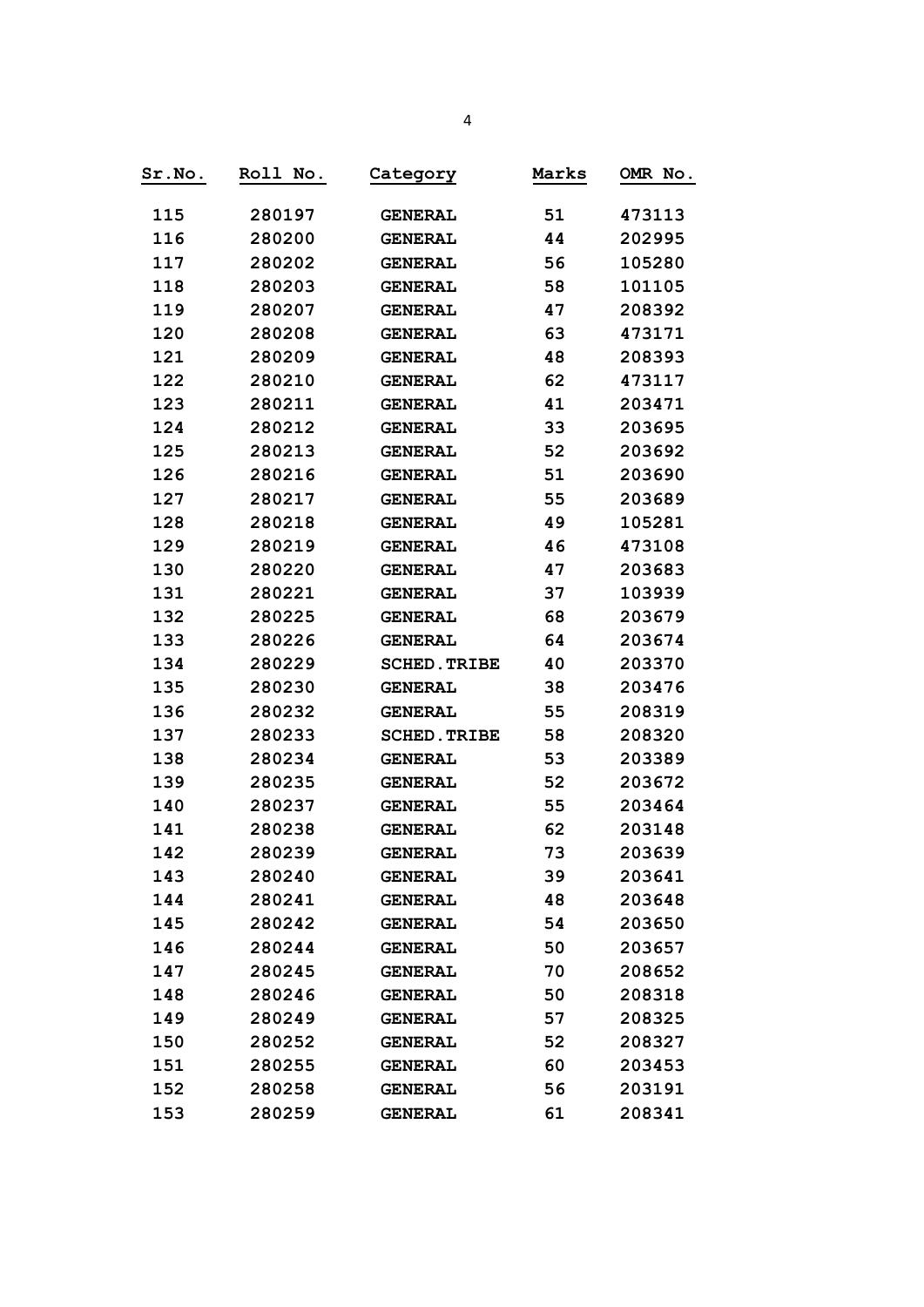| Sr.No. | Roll No. | Category       | Marks | OMR No. |
|--------|----------|----------------|-------|---------|
|        |          |                |       |         |
| 154    | 280261   | <b>GENERAL</b> | 26    | 203035  |
| 155    | 280262   | <b>GENERAL</b> | 49    | 208342  |
| 156    | 280263   | <b>GENERAL</b> | 48    | 208344  |
| 157    | 280264   | <b>GENERAL</b> | 66    | 203343  |
| 158    | 280266   | <b>GENERAL</b> | 59    | 203353  |
| 159    | 280267   | <b>GENERAL</b> | 53    | 207242  |
| 160    | 280269   | <b>GENERAL</b> | 58    | 207268  |
| 161    | 280271   | <b>GENERAL</b> | 51    | 100699  |
| 162    | 280272   | <b>GENERAL</b> | 61    | 100705  |
| 163    | 280277   | <b>GENERAL</b> | 60    | 208912  |
| 164    | 280279   | <b>GENERAL</b> | 46    | 208849  |
| 165    | 280281   | <b>GENERAL</b> | 57    | 208787  |
| 166    | 280282   | <b>GENERAL</b> | 50    | 208944  |
| 167    | 280283   | <b>GENERAL</b> | 40    | 208946  |
| 168    | 280284   | <b>GENERAL</b> | 68    | 208947  |
| 169    | 280285   | <b>GENERAL</b> | 56    | 208786  |
| 170    | 280287   | <b>GENERAL</b> | 49    | 103712  |
| 171    | 280288   | <b>GENERAL</b> | 47    | 103713  |
| 172    | 280289   | <b>GENERAL</b> | 54    | 208815  |
| 173    | 280291   | <b>GENERAL</b> | 42    | 208844  |
| 174    | 280292   | <b>GENERAL</b> | 41    | 208845  |
| 175    | 280294   | <b>GENERAL</b> | 60    | 208848  |
| 176    | 280295   | <b>GENERAL</b> | 55    | 208913  |
| 177    | 280297   | <b>GENERAL</b> | 38    | 208905  |
| 178    | 280298   | <b>GENERAL</b> | 60    | 208790  |
| 179    | 280300   | <b>GENERAL</b> | 42    | 208378  |
| 180    | 280301   | <b>GENERAL</b> | 44    | 208850  |
| 181    | 280302   | <b>GENERAL</b> | 52    | 202937  |
| 182    | 280303   | <b>GENERAL</b> | 38    | 103936  |
| 183    | 280304   | <b>GENERAL</b> | 52    | 203687  |
| 184    | 280305   | <b>GENERAL</b> | 44    | 208769  |
| 185    | 280307   | <b>GENERAL</b> | 61    | 208816  |
| 186    | 280309   | <b>GENERAL</b> | 48    | 208841  |
| 187    | 280310   | <b>GENERAL</b> | 51    | 208842  |
| 188    | 280311   | <b>GENERAL</b> | 50    | 208843  |
| 189    | 280313   | <b>GENERAL</b> | 42    | 208846  |
| 190    | 280314   | <b>GENERAL</b> | 39    | 208847  |
| 191    | 280317   | <b>GENERAL</b> | 52    | 466729  |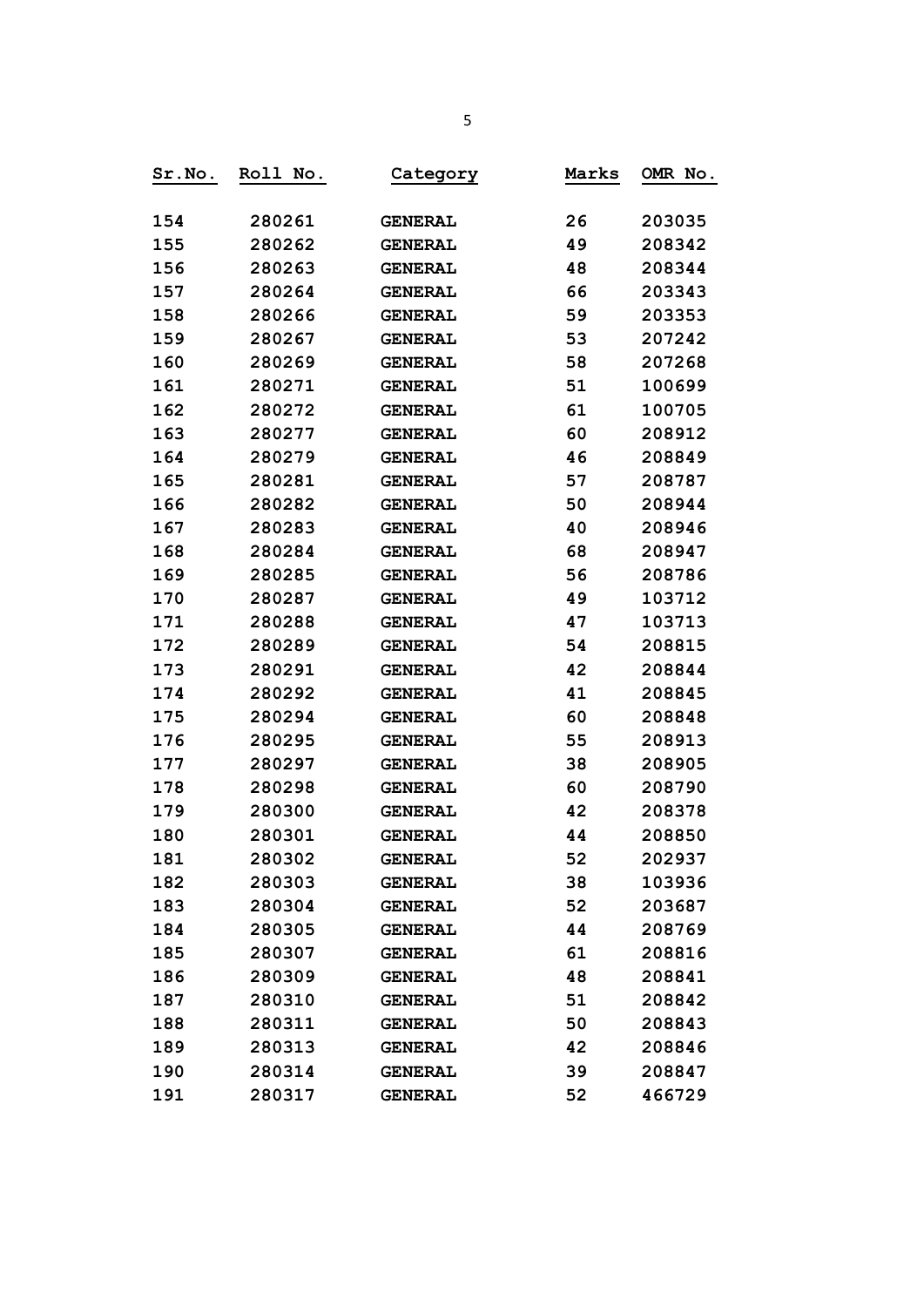| Sr.No. | Roll No. | Category       | Marks | OMR No. |
|--------|----------|----------------|-------|---------|
|        |          |                |       |         |
| 192    | 280321   | <b>GENERAL</b> | 45    | 466747  |
| 193    | 280324   | <b>GENERAL</b> | 51    | 467392  |
| 194    | 280327   | <b>GENERAL</b> | 51    | 467395  |
| 195    | 280329   | <b>GENERAL</b> | 48    | 467289  |
| 196    | 280331   | <b>GENERAL</b> | 27    | 467220  |
| 197    | 280334   | <b>GENERAL</b> | 41    | 462608  |
| 198    | 280335   | <b>GENERAL</b> | 42    | 466734  |
| 199    | 280336   | <b>GENERAL</b> | 52    | 466744  |
| 200    | 280337   | <b>GENERAL</b> | 43    | 466759  |
| 201    | 280340   | <b>GENERAL</b> | 28    | 466760  |
| 202    | 280343   | <b>GENERAL</b> | 54    | 467393  |
| 203    | 280345   | <b>GENERAL</b> | 46    | 467396  |
| 204    | 280346   | <b>GENERAL</b> | 44    | 467285  |
| 205    | 280347   | <b>GENERAL</b> | 60    | 467218  |
| 206    | 280348   | <b>GENERAL</b> | 56    | 467219  |
| 207    | 280349   | <b>GENERAL</b> | 52    | 467940  |
| 208    | 280352   | <b>GENERAL</b> | 44    | 466753  |
| 209    | 280353   | <b>GENERAL</b> | 43    | 309702  |
| 210    | 280354   | <b>GENERAL</b> | 71    | 467198  |
| 211    | 280355   | <b>GENERAL</b> | 58    | 309711  |
| 212    | 280356   | <b>GENERAL</b> | 59    | 304303  |
| 213    | 280357   | <b>GENERAL</b> | 43    | 302674  |
| 214    | 280358   | <b>GENERAL</b> | 69    | 302673  |
| 215    | 280359   | <b>GENERAL</b> | 39    | 462618  |
| 216    | 280361   | <b>GENERAL</b> | 54    | 456250  |
| 217    | 280362   | <b>GENERAL</b> | 49    | 462609  |
| 218    | 280363   | <b>GENERAL</b> | 65    | 466712  |
| 219    | 280364   | <b>GENERAL</b> | 57    | 466721  |
| 220    | 280365   | <b>GENERAL</b> | 62    | 466726  |
| 221    | 280366   | <b>GENERAL</b> | 59    | 466852  |
| 222    | 280367   | <b>GENERAL</b> | 50    | 467944  |
| 223    | 280369   | <b>GENERAL</b> | 51    | 309698  |
| 224    | 280370   | <b>GENERAL</b> | 48    | 309700  |
| 225    | 280372   | <b>GENERAL</b> | 53    | 309705  |
| 226    | 280373   | <b>GENERAL</b> | 53    | 309706  |
| 227    | 280374   | <b>GENERAL</b> | 49    | 309712  |
| 228    | 280377   | <b>GENERAL</b> | 56    | 462624  |
| 229    | 280378   | <b>GENERAL</b> | 53    | 456249  |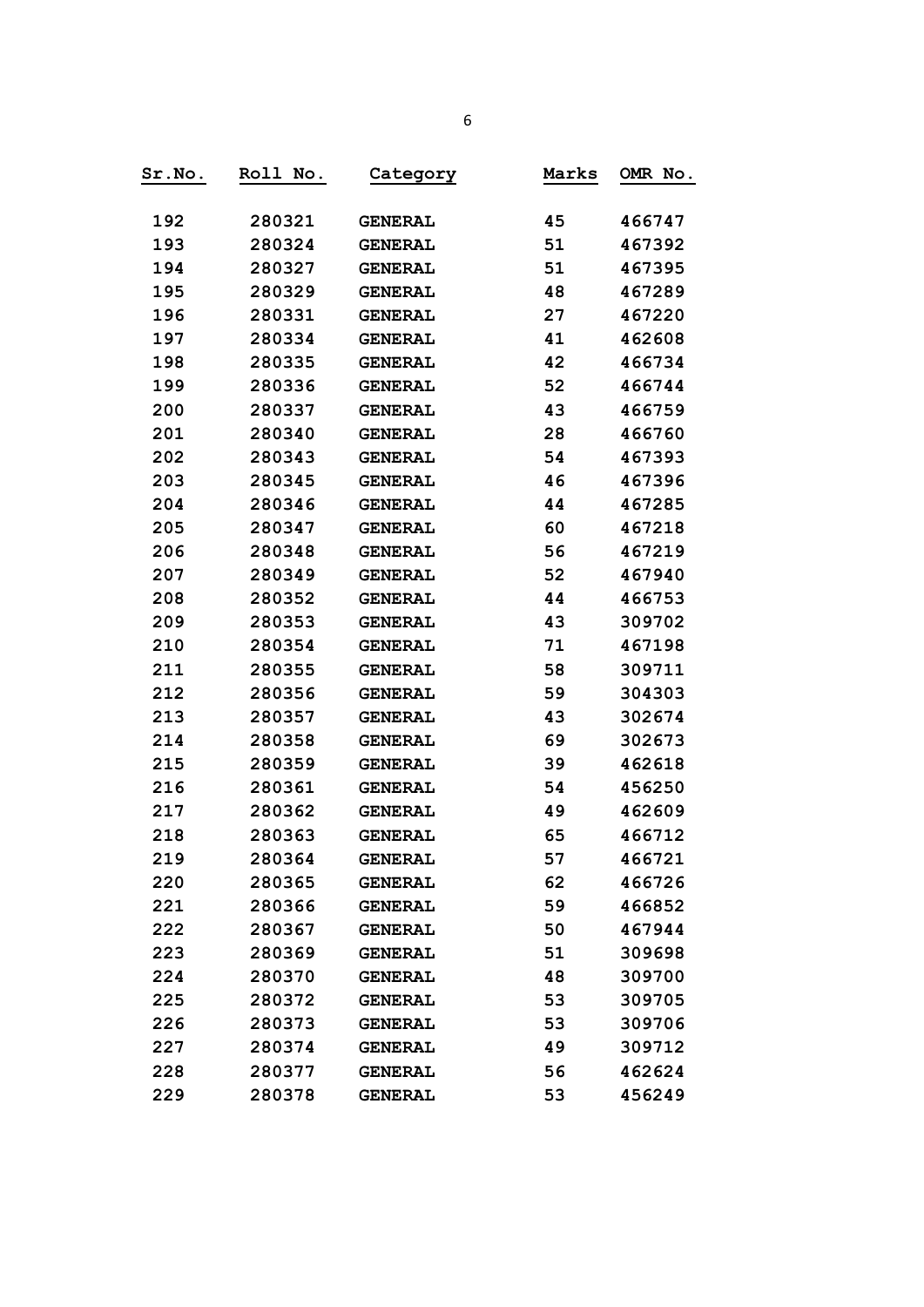| Sr.No. | Roll No. | Category            | Marks | OMR No. |
|--------|----------|---------------------|-------|---------|
| 230    | 280379   | <b>GENERAL</b>      | 55    | 466701  |
| 231    | 280380   | <b>GENERAL</b>      | 59    | 466703  |
| 232    | 280383   | <b>GENERAL</b>      | 48    | 466723  |
| 233    | 280384   | <b>GENERAL</b>      | 50    | 466847  |
| 234    | 280385   | <b>GENERAL</b>      | 54    | 208695  |
| 235    | 280386   | <b>GENERAL</b>      | 29    | 101093  |
| 236    | 280387   | <b>GENERAL</b>      | 59    | 462622  |
| 237    | 280388   | <b>GENERAL</b>      | 47    | 462610  |
| 238    | 280392   | <b>GENERAL</b>      | 36    | 101094  |
| 239    | 280400   | <b>GENERAL</b>      | 49    | 456057  |
| 240    | 280402   | <b>GENERAL</b>      | 44    | 467199  |
| 241    | 280406   | <b>GENERAL</b>      | 59    | 467589  |
| 242    | 280407   | <b>GENERAL</b>      | 62    | 462779  |
| 243    | 280408   | <b>GENERAL</b>      | 57    | 467200  |
| 244    | 280409   | <b>GENERAL</b>      | 42    | 467134  |
| 245    | 280410   | <b>GENERAL</b>      | 56    | 462778  |
| 246    | 280412   | <b>GENERAL</b>      | 63    | 462744  |
| 247    | 280413   | <b>GENERAL</b>      | 53    | 462750  |
| 248    | 280414   | <b>GENERAL</b>      | 36    | 462770  |
| 249    | 280416   | <b>SCHED. TRIBE</b> | 61    | 462768  |
| 250    | 280417   | <b>GENERAL</b>      | 55    | 462771  |
| 251    | 280419   | <b>GENERAL</b>      | 44    | 462773  |
| 252    | 280421   | <b>GENERAL</b>      | 54    | 467014  |
| 253    | 280422   | <b>GENERAL</b>      | 52    | 467005  |
| 254    | 280423   | <b>GENERAL</b>      | 52    | 467003  |
| 255    | 280425   | <b>GENERAL</b>      | 47    | 467002  |
| 256    | 280427   | <b>GENERAL</b>      | 50    | 467023  |
| 257    | 280430   | <b>GENERAL</b>      | 55    | 467022  |
| 258    | 280432   | <b>GENERAL</b>      | 56    | 467016  |
| 259    | 280433   | <b>GENERAL</b>      | 52    | 467045  |
| 260    | 280434   | <b>GENERAL</b>      | 40    | 467044  |
| 261    | 280436   | <b>GENERAL</b>      | 66    | 467043  |
| 262    | 280440   | <b>GENERAL</b>      | 47    | 467042  |
| 263    | 280442   | <b>GENERAL</b>      | 58    | 462735  |
| 264    | 280444   | <b>GENERAL</b>      | 45    | 456136  |
| 265    | 280446   | <b>GENERAL</b>      | 57    | 462742  |
| 266    | 280447   | <b>GENERAL</b>      | 57    | 456096  |
| 267    | 280448   | <b>GENERAL</b>      | 63    | 102996  |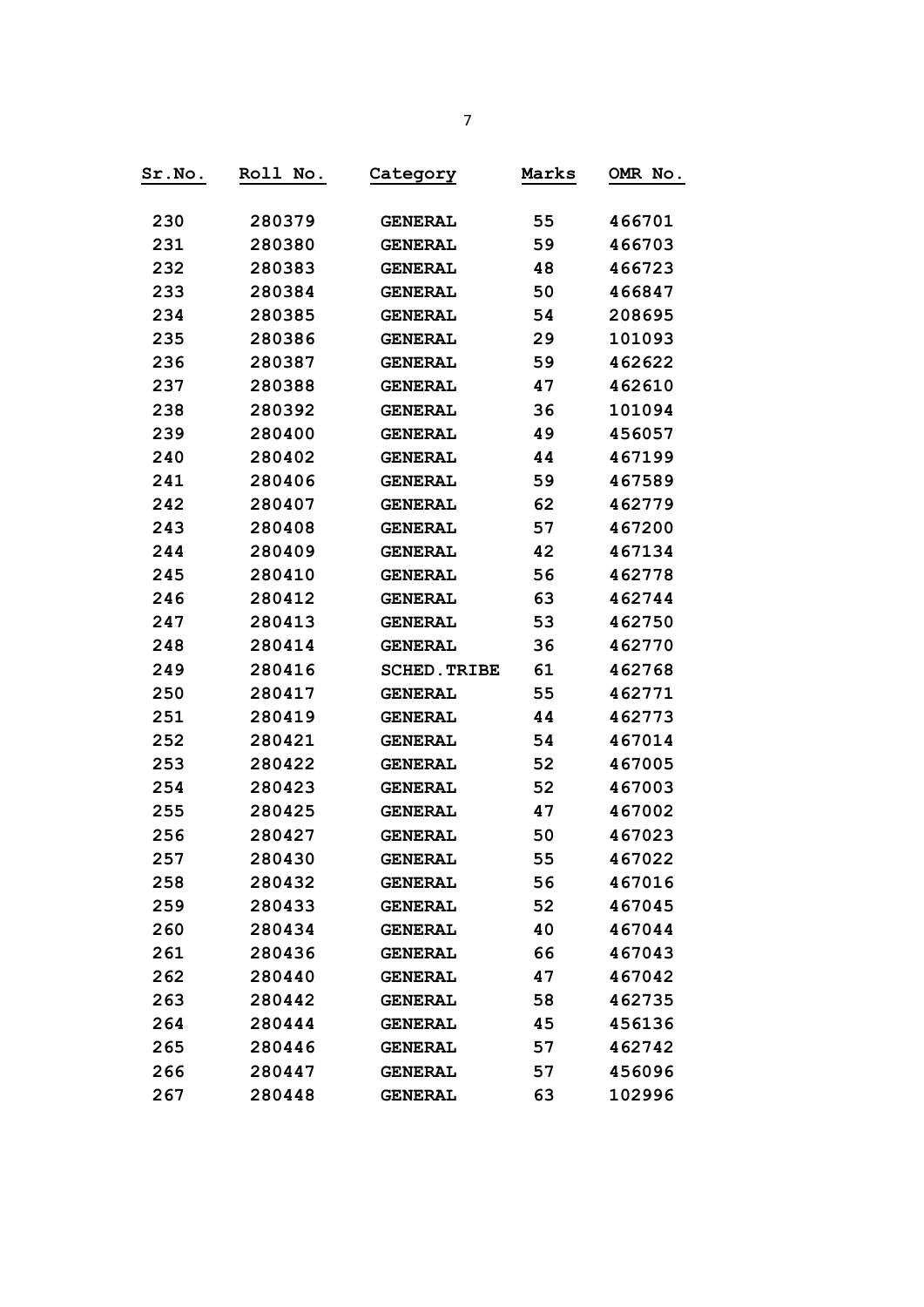| Sr.No. | Roll No. | <u>Category</u>     | Marks | OMR No. |
|--------|----------|---------------------|-------|---------|
| 268    | 280449   | <b>GENERAL</b>      | 50    | 102992  |
| 269    | 280452   | <b>GENERAL</b>      | 55    | 460549  |
| 270    | 280454   | <b>GENERAL</b>      | 46    | 460524  |
| 271    | 280455   | <b>GENERAL</b>      | 46    | 460543  |
| 272    | 280457   | <b>GENERAL</b>      | 51    | 458951  |
| 273    | 280458   | <b>GENERAL</b>      | 61    | 459575  |
| 274    | 280459   | <b>GENERAL</b>      | 36    | 460512  |
| 275    | 280460   | <b>GENERAL</b>      | 53    | 454848  |
| 276    | 280461   | <b>GENERAL</b>      | 57    | 467455  |
| 277    | 280463   | <b>GENERAL</b>      | 49    | 454681  |
| 278    | 280468   | <b>GENERAL</b>      | 49    | 454149  |
| 279    | 280469   | <b>SCHED. TRIBE</b> | 39    | 454850  |
| 280    | 280470   | <b>GENERAL</b>      | 55    | 454148  |
| 281    | 280474   | <b>GENERAL</b>      | 56    | 454684  |
| 282    | 280475   | <b>GENERAL</b>      | 50    | 454921  |
| 283    | 280476   | <b>GENERAL</b>      | 57    | 454651  |
| 284    | 280477   | <b>GENERAL</b>      | 46    | 460064  |
| 285    | 280479   | <b>GENERAL</b>      | 60    | 460063  |
| 286    | 280480   | <b>GENERAL</b>      | 54    | 459746  |
| 287    | 280481   | <b>GENERAL</b>      | 45    | 459650  |
| 288    | 280484   | <b>GENERAL</b>      | 36    | 460338  |
| 289    | 280485   | <b>GENERAL</b>      | 54    | 460340  |
| 290    | 280487   | <b>GENERAL</b>      | 66    | 104558  |
| 291    | 280488   | <b>GENERAL</b>      | 28    | 104557  |
| 292    | 280489   | <b>GENERAL</b>      | 63    | 460347  |
| 293    | 280490   | <b>GENERAL</b>      | 36    | 460344  |
| 294    | 280491   | <b>GENERAL</b>      | 56    | 104559  |
| 295    | 280493   | <b>GENERAL</b>      | 79    | 104560  |
| 296    | 280497   | <b>GENERAL</b>      | 33    | 466609  |
| 297    | 280498   | <b>SCHED. TRIBE</b> | 72    | 104561  |
| 298    | 280500   | <b>GENERAL</b>      | 49    | 104562  |
| 299    | 280501   | <b>GENERAL</b>      | 64    | 104563  |
| 300    | 280502   | <b>GENERAL</b>      | 55    | 104566  |
| 301    | 280504   | <b>SCHED. TRIBE</b> | 43    | 104564  |
| 302    | 280505   | <b>GENERAL</b>      | 45    | 104565  |
| 303    | 280506   | <b>GENERAL</b>      | 67    | 467194  |
| 304    | 280507   | <b>GENERAL</b>      | 40    | 467195  |
| 305    | 280508   | <b>GENERAL</b>      | 52    | 467164  |
| 306    | 280510   | <b>GENERAL</b>      | 45    | 467169  |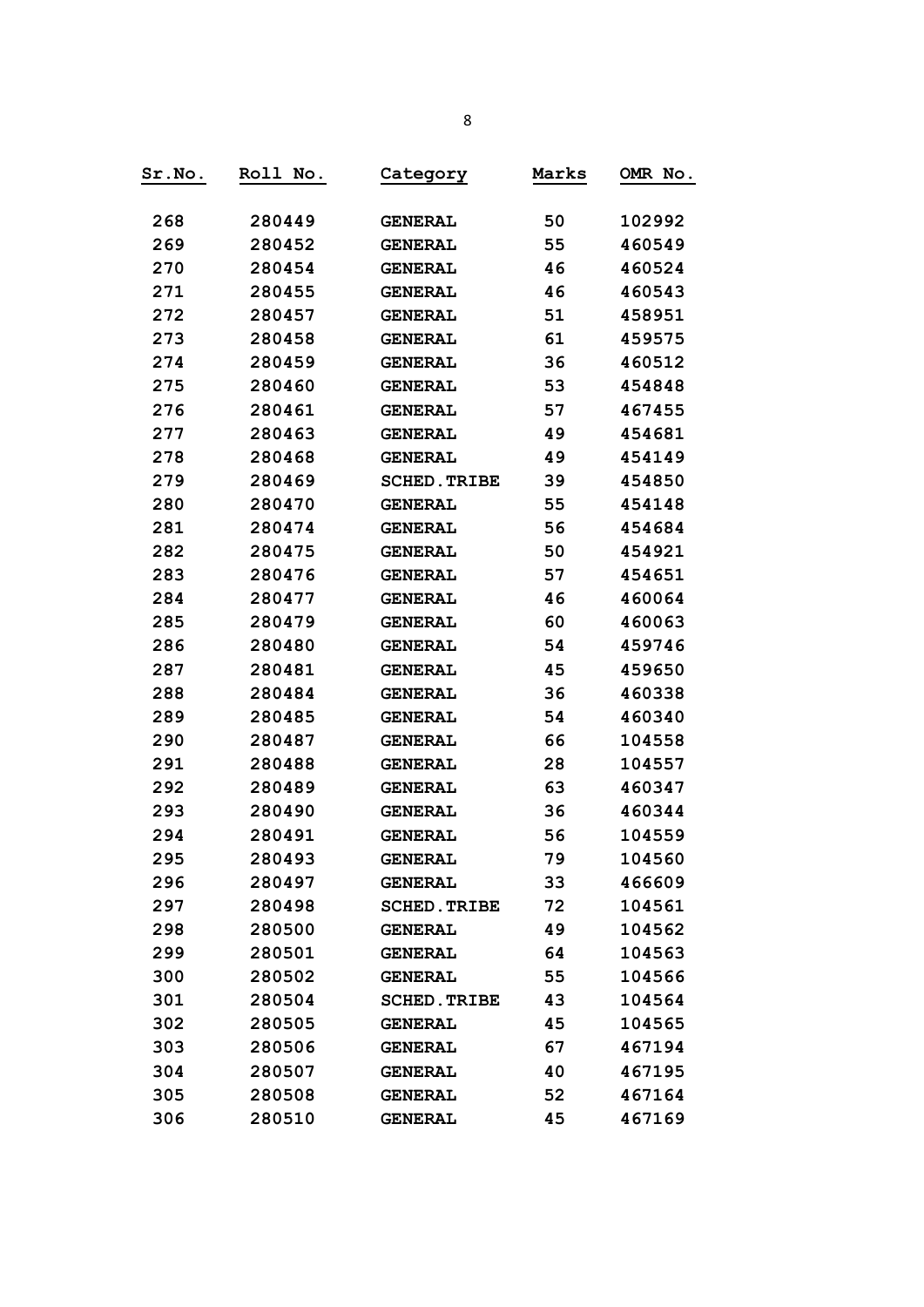| Sr.No. | Roll No. | Category            | Marks | OMR No. |
|--------|----------|---------------------|-------|---------|
| 307    | 280511   | <b>GENERAL</b>      | 45    | 467252  |
| 308    | 280513   | <b>GENERAL</b>      | 41    | 467309  |
| 309    | 280514   | <b>GENERAL</b>      | 46    | 467247  |
| 310    | 280515   | <b>GENERAL</b>      | 47    | 467158  |
| 311    | 280516   | <b>GENERAL</b>      | 40    | 467249  |
| 312    | 280521   | <b>GENERAL</b>      | 52    | 467304  |
| 313    | 280522   | <b>GENERAL</b>      | 60    | 467305  |
| 314    | 280523   | <b>SCHED. TRIBE</b> | 52    | 467306  |
| 315    | 280525   | <b>GENERAL</b>      | 58    | 467307  |
| 316    | 280530   | <b>GENERAL</b>      | 45    | 467308  |
| 317    | 280531   | <b>GENERAL</b>      | 60    | 467445  |
| 318    | 280532   | <b>GENERAL</b>      | 45    | 467446  |
| 319    | 280534   | <b>SCHED. TRIBE</b> | 60    | 467452  |
| 320    | 280535   | <b>GENERAL</b>      | 51    | 462780  |
| 321    | 280536   | <b>GENERAL</b>      | 38    | 462782  |
| 322    | 280538   | <b>GENERAL</b>      | 55    | 462788  |
| 323    | 280539   | <b>GENERAL</b>      | 46    | 462793  |
| 324    | 280540   | <b>GENERAL</b>      | 55    | 462736  |
| 325    | 280541   | <b>GENERAL</b>      | 46    | 467993  |
| 326    | 280542   | <b>SCHED. TRIBE</b> | 39    | 467994  |
| 327    | 280543   | <b>GENERAL</b>      | 59    | 467995  |
| 328    | 280544   | <b>GENERAL</b>      | 55    | 467996  |
| 329    | 280545   | <b>GENERAL</b>      | 45    | 467997  |
| 330    | 280546   | <b>GENERAL</b>      | 51    | 462730  |
| 331    | 280547   | <b>GENERAL</b>      | 50    | 462731  |
| 332    | 280549   | <b>GENERAL</b>      | 43    | 466687  |
| 333    | 280550   | <b>GENERAL</b>      | 73    | 462734  |
| 334    | 280551   | <b>GENERAL</b>      | 58    | 466654  |
| 335    | 280553   | <b>GENERAL</b>      | 55    | 467405  |
| 336    | 280556   | <b>GENERAL</b>      | 60    | 467255  |
| 337    | 280561   | <b>GENERAL</b>      | 54    | 467503  |
| 338    | 280562   | <b>SCHED. TRIBE</b> | 50    | 467505  |
| 339    | 280563   | <b>GENERAL</b>      | 41    | 467514  |
| 340    | 280565   | <b>GENERAL</b>      | 35    | 467234  |
| 341    | 280566   | <b>GENERAL</b>      | 53    | 467233  |
| 342    | 280567   | <b>GENERAL</b>      | 54    | 467262  |
| 343    | 280573   | <b>GENERAL</b>      | 44    | 466665  |
| 344    | 280574   | <b>GENERAL</b>      | 45    | 466666  |
| 345    | 280576   | <b>GENERAL</b>      | 47    | 466670  |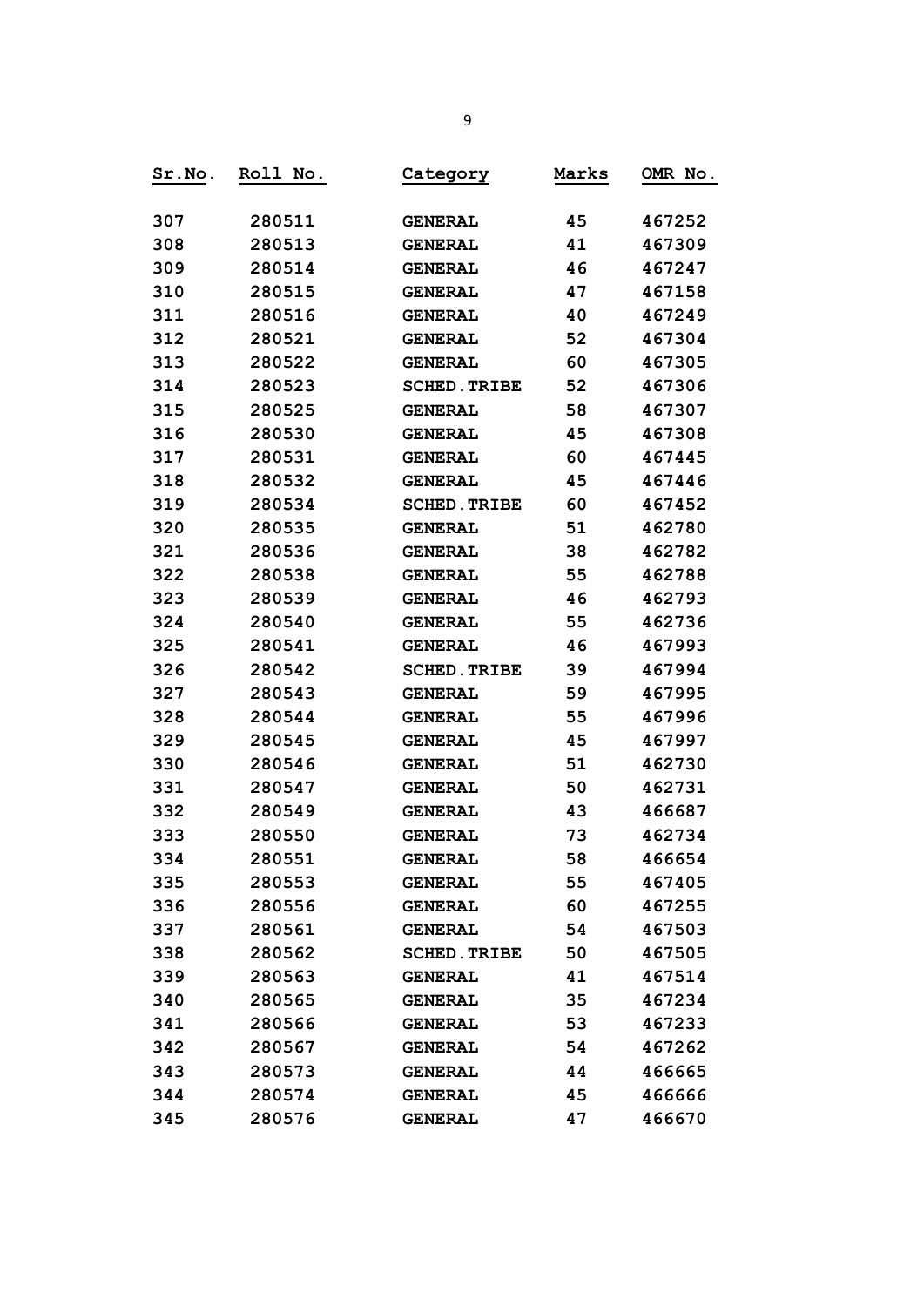| Sr.No. | Roll No. | Category            | Marks | OMR No. |
|--------|----------|---------------------|-------|---------|
| 346    | 280577   | <b>GENERAL</b>      | 38    | 466672  |
| 347    | 280578   | <b>GENERAL</b>      | 42    | 466674  |
| 348    | 280581   | <b>GENERAL</b>      | 49    | 467908  |
| 349    | 280584   | <b>GENERAL</b>      | 50    | 467910  |
| 350    | 280585   | <b>GENERAL</b>      | 38    | 467911  |
| 351    | 280587   | <b>GENERAL</b>      | 69    | 467914  |
| 352    | 280588   | <b>GENERAL</b>      | 45    | 467920  |
| 353    | 280590   | <b>GENERAL</b>      | 39    | 467923  |
| 354    | 280591   | <b>GENERAL</b>      | 58    | 467924  |
| 355    | 280592   | <b>GENERAL</b>      | 68    | 467463  |
| 356    | 280593   | <b>GENERAL</b>      | 49    | 467465  |
| 357    | 280594   | <b>GENERAL</b>      | 51    | 467933  |
| 358    | 280596   | <b>GENERAL</b>      | 39    | 467934  |
| 359    | 280597   | <b>GENERAL</b>      | 52    | 467936  |
| 360    | 280598   | <b>GENERAL</b>      | 63    | 467937  |
| 361    | 280605   | <b>GENERAL</b>      | 54    | 467461  |
| 362    | 280607   | <b>GENERAL</b>      | 61    | 468339  |
| 363    | 280608   | <b>GENERAL</b>      | 50    | 468349  |
| 364    | 280611   | <b>GENERAL</b>      | 54    | 468357  |
| 365    | 280614   | <b>GENERAL</b>      | 46    | 468368  |
| 366    | 280615   | <b>GENERAL</b>      | 59    | 468374  |
| 367    | 280617   | <b>GENERAL</b>      | 48    | 472171  |
| 368    | 280618   | <b>GENERAL</b>      | 56    | 472201  |
| 369    | 280619   | <b>GENERAL</b>      | 36    | 472700  |
| 370    | 280620   | <b>GENERAL</b>      | 40    | 472743  |
| 371    | 280622   | <b>GENERAL</b>      | 41    | 472745  |
| 372    | 280624   | <b>GENERAL</b>      | 32    | 471997  |
| 373    | 280625   | <b>GENERAL</b>      | 55    | 472000  |
| 374    | 280626   | <b>GENERAL</b>      | 48    | 466689  |
| 375    | 280628   | <b>GENERAL</b>      | 33    | 466700  |
| 376    | 280630   | <b>GENERAL</b>      | 45    | 467242  |
| 377    | 280631   | <b>GENERAL</b>      | 54    | 467031  |
| 378    | 280634   | <b>GENERAL</b>      | 50    | 467034  |
| 379    | 280635   | <b>GENERAL</b>      | 55    | 472779  |
| 380    | 280637   | <b>GENERAL</b>      | 52    | 467032  |
| 381    | 280639   | <b>SCHED. TRIBE</b> | 56    | 467033  |
| 382    | 280640   | <b>GENERAL</b>      | 60    | 467035  |
| 383    | 280641   | <b>GENERAL</b>      | 44    | 467036  |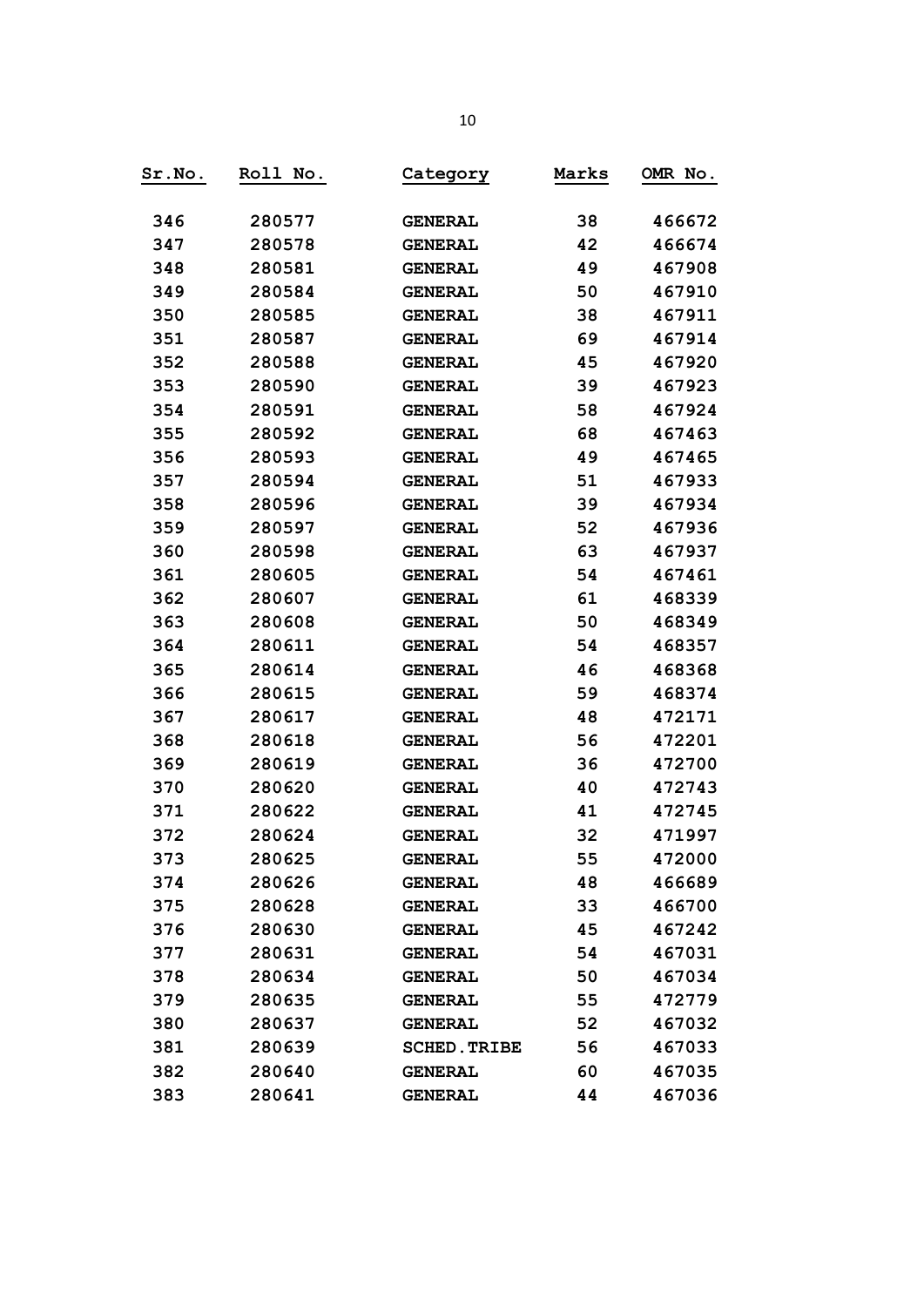| Sr.No. | Roll No. | Category            | Marks | OMR No. |
|--------|----------|---------------------|-------|---------|
| 384    | 280642   | <b>SCHED. TRIBE</b> | 46    | 467037  |
| 385    | 280643   | <b>GENERAL</b>      | 72    | 467038  |
| 386    | 280644   | <b>GENERAL</b>      | 60    | 467039  |
| 387    | 280646   | <b>GENERAL</b>      | 48    | 467040  |
| 388    | 280648   | <b>SCHED. TRIBE</b> | 47    | 467041  |
| 389    | 280649   | <b>GENERAL</b>      | 53    | 456222  |
| 390    | 280652   | <b>GENERAL</b>      | 48    | 456223  |
| 391    | 280655   | <b>GENERAL</b>      | 48    | 467951  |
| 392    | 280657   | <b>GENERAL</b>      | 51    | 472206  |
| 393    | 280658   | <b>GENERAL</b>      | 44    | 472208  |
| 394    | 280660   | <b>SCHED. TRIBE</b> | 32    | 468467  |
| 395    | 280661   | <b>GENERAL</b>      | 53    | 472205  |
| 396    | 280662   | <b>GENERAL</b>      | 69    | 472324  |
| 397    | 280665   | <b>GENERAL</b>      | 63    | 456224  |
| 398    | 280666   | <b>GENERAL</b>      | 81    | 472586  |
| 399    | 280669   | <b>GENERAL</b>      | 52    | 472210  |
| 400    | 280671   | <b>GENERAL</b>      | 75    | 472579  |
| 401    | 280673   | <b>GENERAL</b>      | 57    | 472582  |
| 402    | 280674   | <b>GENERAL</b>      | 48    | 472572  |
| 403    | 280675   | <b>GENERAL</b>      | 56    | 472575  |
| 404    | 280676   | <b>GENERAL</b>      | 55    | 472937  |
| 405    | 280677   | <b>GENERAL</b>      | 40    | 472326  |
| 406    | 280682   | <b>GENERAL</b>      | 31    | 472709  |
| 407    | 280684   | <b>GENERAL</b>      | 61    | 472935  |
| 408    | 280690   | <b>GENERAL</b>      | 39    | 472939  |
| 409    | 280692   | <b>GENERAL</b>      | 57    | 472934  |
| 410    | 280695   | <b>SCHED. TRIBE</b> | 50    | 472950  |
| 411    | 280696   | <b>GENERAL</b>      | 45    | 472758  |
| 412    | 280697   | <b>GENERAL</b>      | 45    | 472756  |
| 413    | 280700   | <b>GENERAL</b>      | 43    | 472598  |
| 414    | 280701   | <b>GENERAL</b>      | 28    | 472596  |
| 415    | 280704   | <b>GENERAL</b>      | 51    | 472373  |
| 416    | 280707   | <b>GENERAL</b>      | 27    | 472243  |
| 417    | 280708   | <b>GENERAL</b>      | 70    | 472241  |
| 418    | 280709   | <b>GENERAL</b>      | 70    | 472238  |
| 419    | 280710   | <b>GENERAL</b>      | 58    | 472230  |
| 420    | 280711   | <b>SCHED. TRIBE</b> | 47    | 472232  |
| 421    | 280712   | <b>GENERAL</b>      | 60    | 472224  |